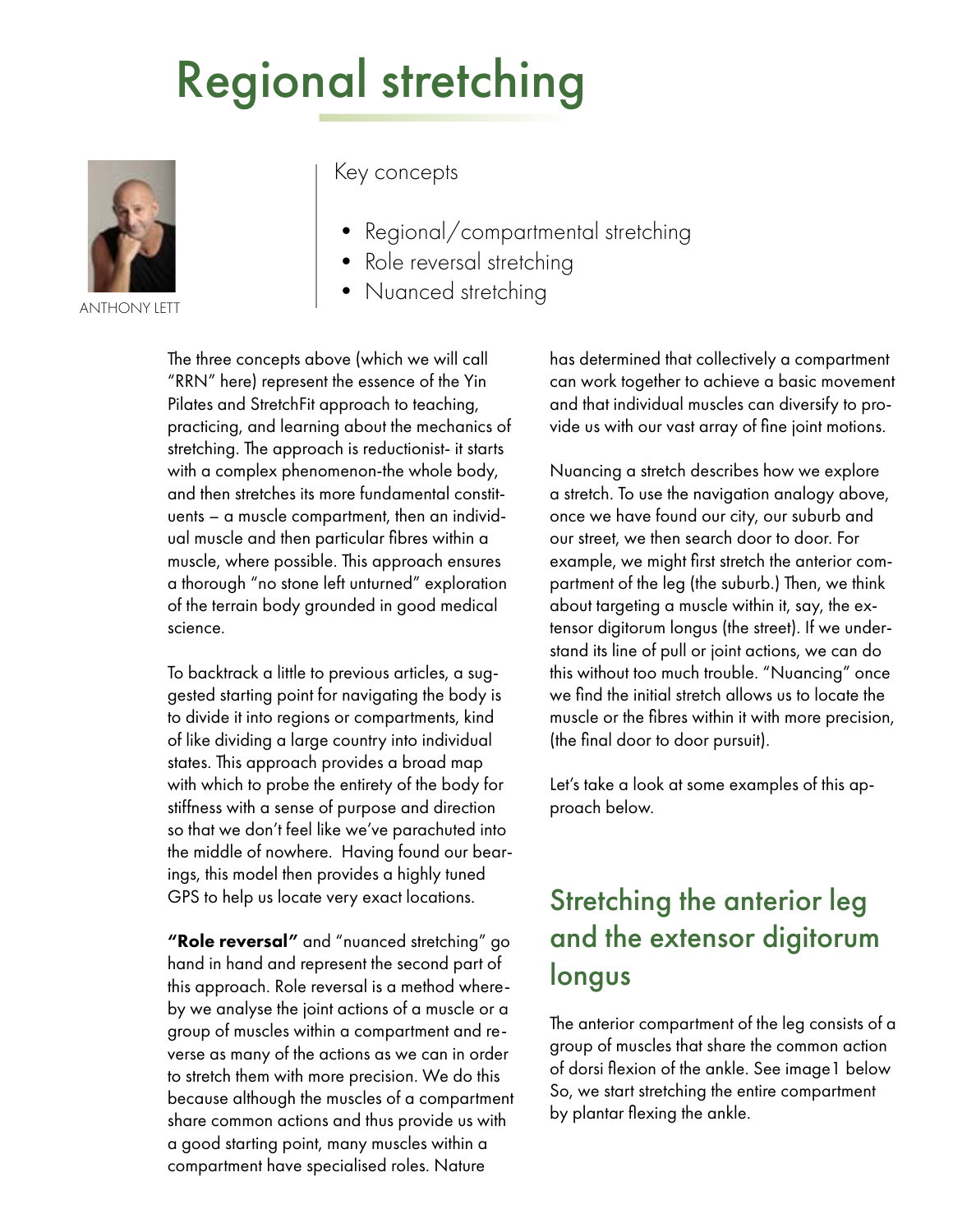

Image 1- the anterior compartment of the leg contains several muscles. Each has an individual function and the collective function called dorsi flexion.

### The extensor digitorum longus



**Image 2 - the extensor digitorum longus.**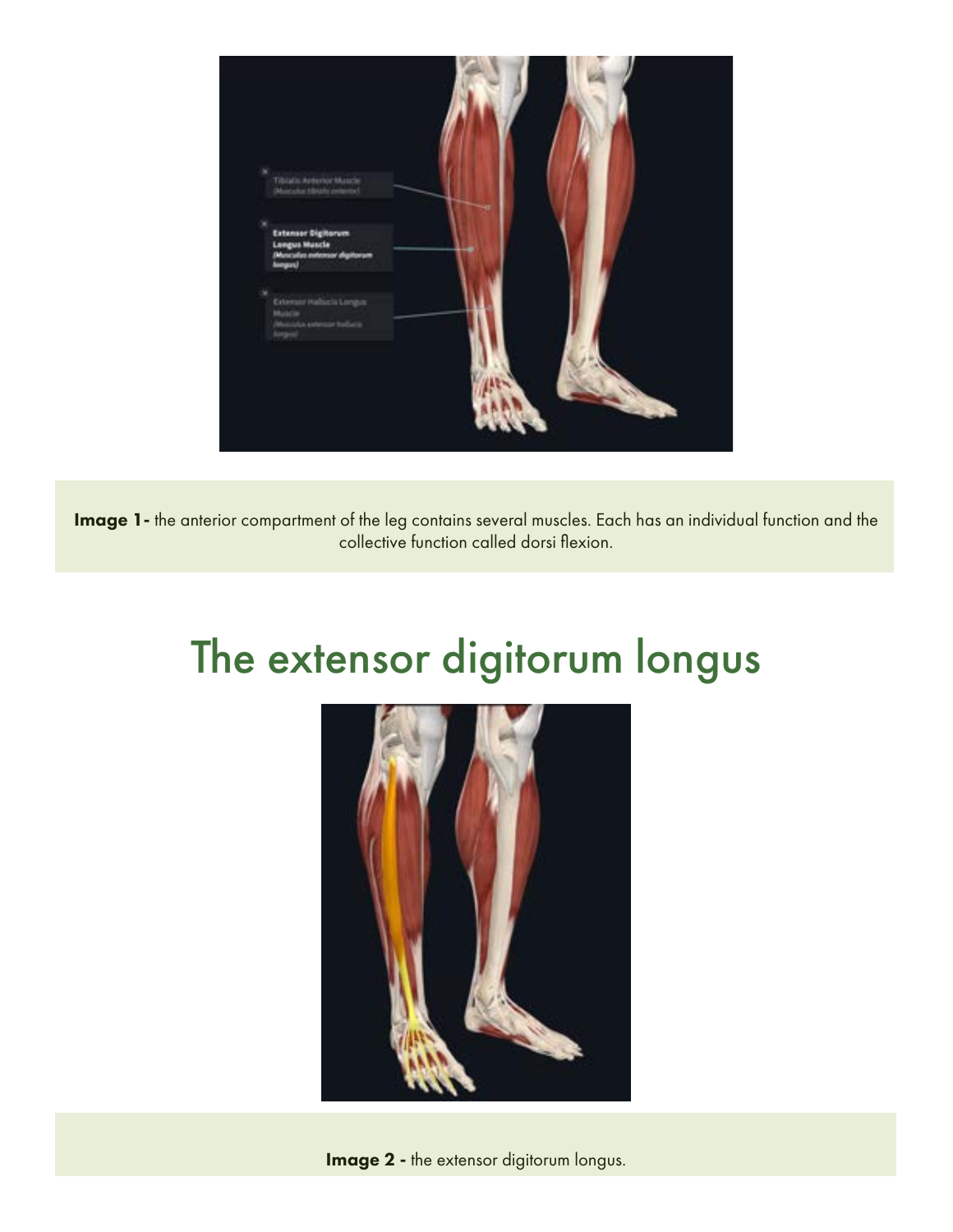## The anatomy of the EDL tells us that it is involved in multiple actions.

The EDL can extend the toes, dorsi flex the foot, and assist with eversion. According to our role reversal principle, to stretch it in its entirety, we need to reverse these actions as much as we can. So, we flex the toes, plantar flex and invert the foot. (See images below) If done correctly, this will provide a decent to strong stretch in about 90% of the population. (The remaining ten percent who don't feel anything much probably don't need to do it!).

Once we find the stretch, we can nuance it further by rolling weight above each toe. If you are like me and have a Mortons toe (otherwise called Morton's foot or Greek foot or Royal toe,) which is characterized by a longer second toe you will probably find this region is the tightest. This is probably because the second toe and its muscle and tendinous attachment has had to adaptively shorten to fit into most common shoes which are made to accommodate the big toe as the longest.

To summarize, the reductionist model took us from anterior compartment to individual muscle and then to individual fibres within the muscle with our nuanced exploration.



Image 3 - To stretch the anterior compartment of the leg, (dorsi flexors) we plantar flex the foot. With the toes tucked under, or flexed, we are applying the role reversal principle to the EDL. By flexing the toes, we reverse its primary action-toe extension.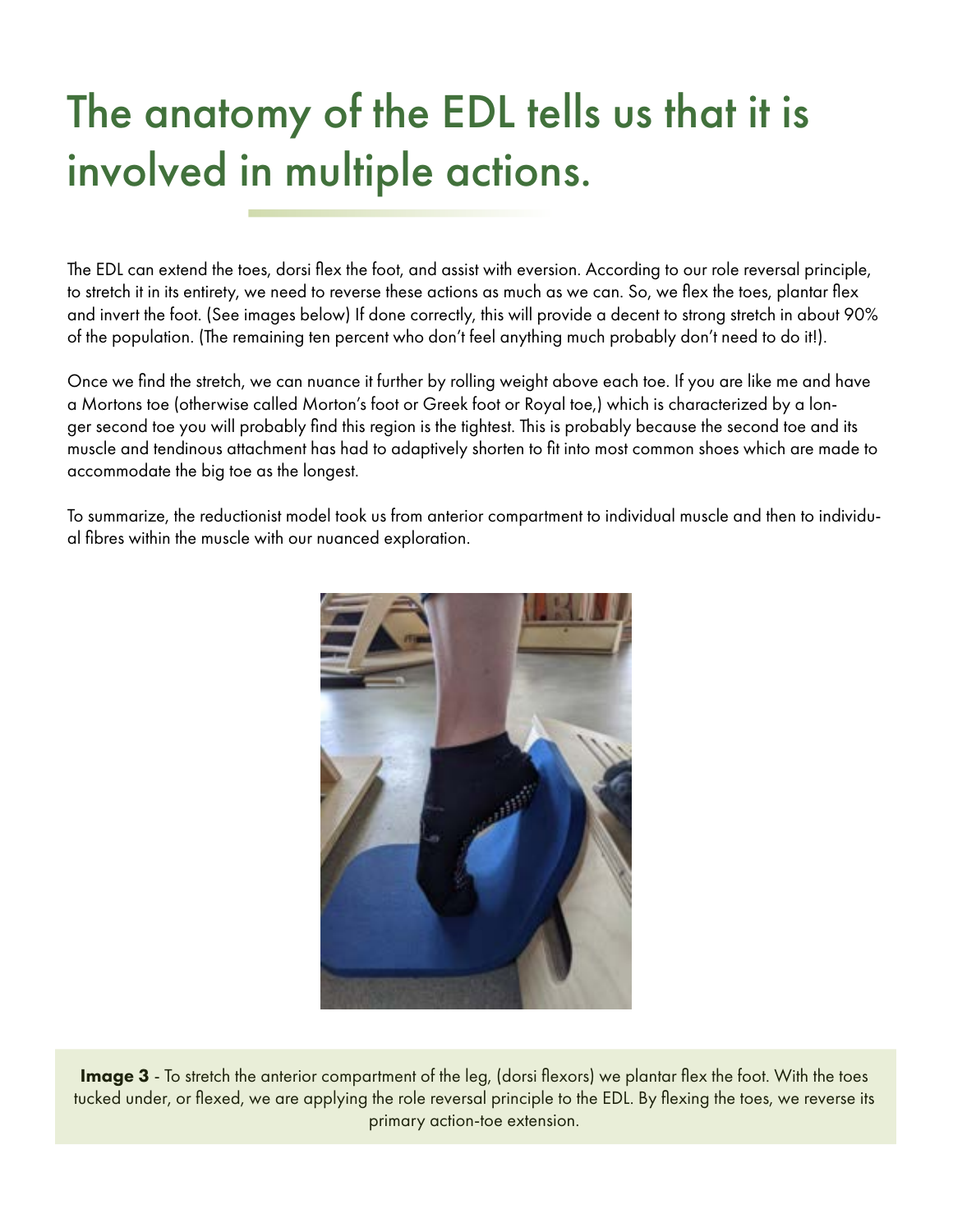

Images 3 & 4 show the nuanced approach. First in image 3, weight is spread generally above each toe. In image 4 it is shifted subtly to the outer toes. Image 4 also shows the foot in a degree of inversion, thus reversing the role of the EDL further.

### The hip flexors

A second example can be demonstrated by stretching the hip flexors. There are twelve muscles capable of flexing the hip, many of them located in the region called the anterior thigh. Below in image 5, you can see several of them:



Image 5 - some of the hip flexor muscles.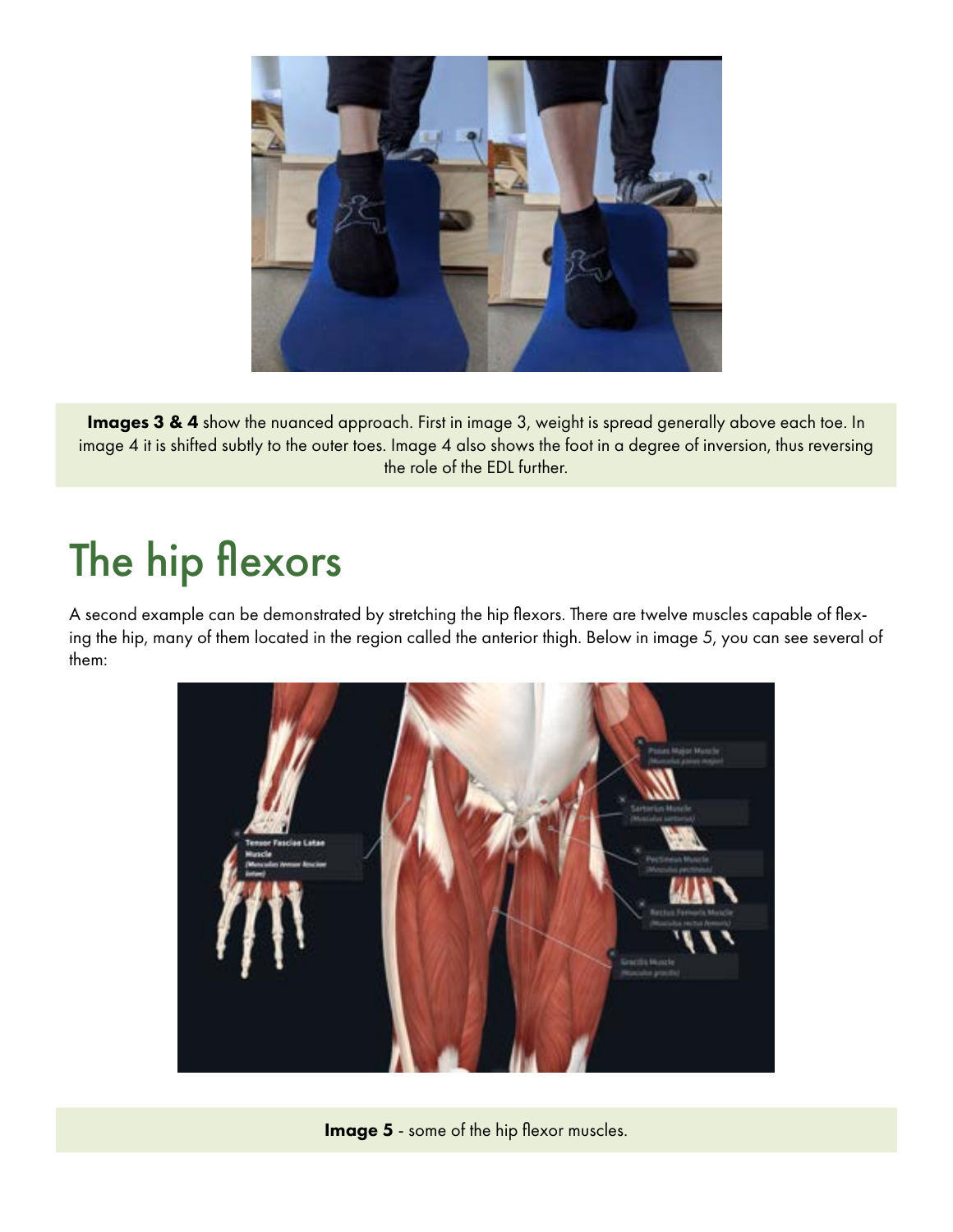To target the entire region first, we employ the role reversal principle by simply extending the thigh while holding the pelvis in a posterior tilt. This will likely bring on a raft of sensations anywhere from medial to lateral in the front of the extended hip. See Image 6.



Image 6 - shows a general stretch for the hip flexor group where the thigh is extended in the sagittal plane. The concentric actions of the hip flexors have thus been reversed.

Next, we can think about how to nuance it a little more. Let's take the pectineus, a muscle that sits on the border of the anterior and medial compartments. (See image 7) The pectineus is involved in multiple actions including hip flexion and adduction. Employing the role reversal approach, we can target it directly by performing hip abduction and extension, motions opposite to its functional concentric actions of hip flexion and adduction. See Image 8 below



Image 7- the pectineus is both a hip flexor and adductor. To stretch it we need to reverse these roles and take the thigh into hip extension and abduction.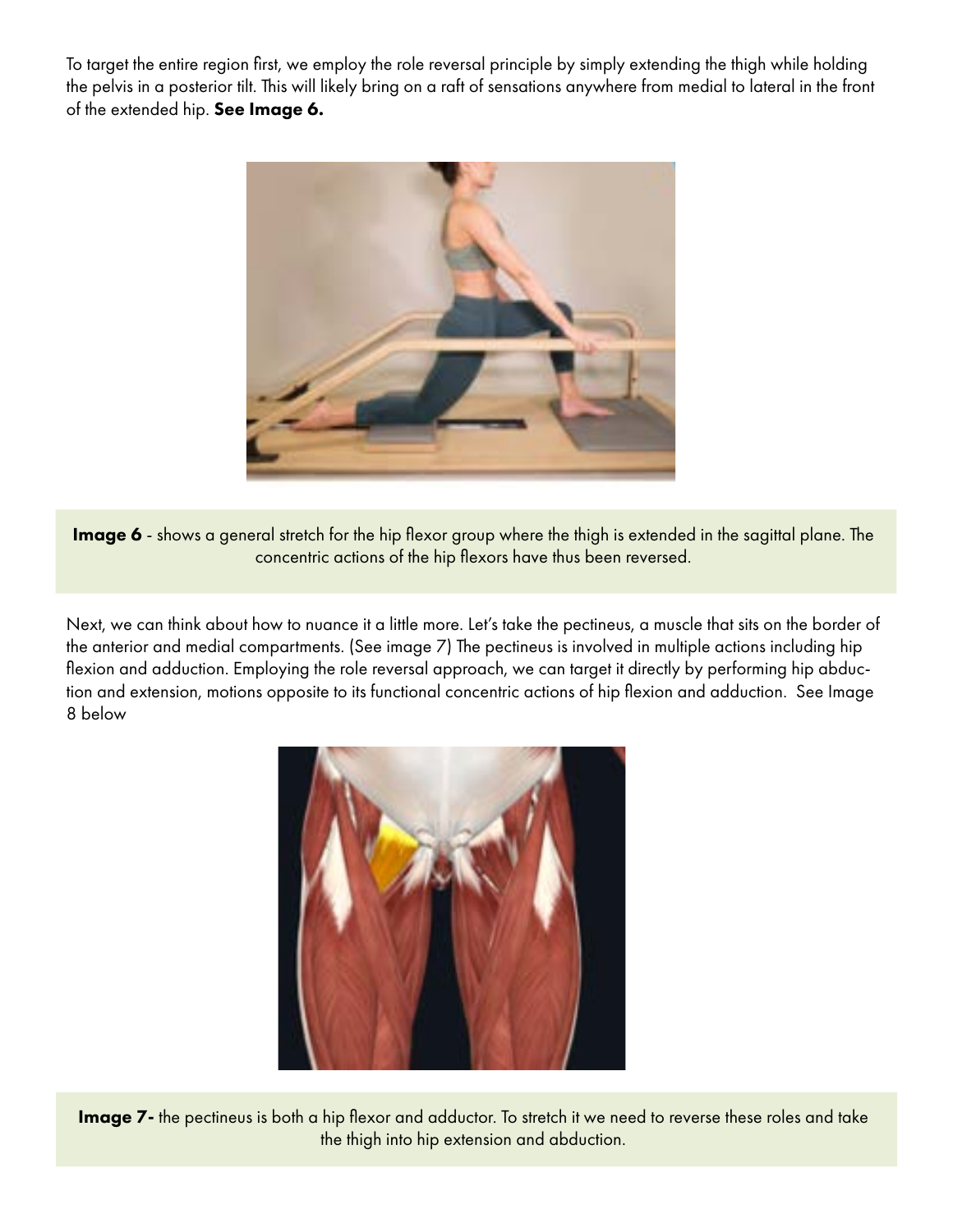

**Image 8 -** Employing the role reversal approach again, we can target pectineus directly with hip abduction and extension. To nuance the stretch, we can explore very subtle shifts of the hip and pelvis and feel for changes in sensation.

#### The Tensor Fascia Lata

The TFL is another hip flexor found more laterally than the pectineus. Image 9. (In fact, the TFL is usually classed as a member of the gluteal group.) Interestingly it is also an internal rotator and abductor of the hip. To the experienced student who is more discerning, stretching it feels fundamentally different to stretching the psoas or the pectineus for example.



**Image 9-** The TFL is a hip flexor and also an internal rotator and abductor of the hip.

To reverse the functional roles of the TFL we need to extend the hip as well as adducting and externally rotating it. This can be tricky, but it is possible. In any case, it probably not necessary to reverse every single action of a muscle in order to stretch it, although every little bit does seem to help. See the images below for examples.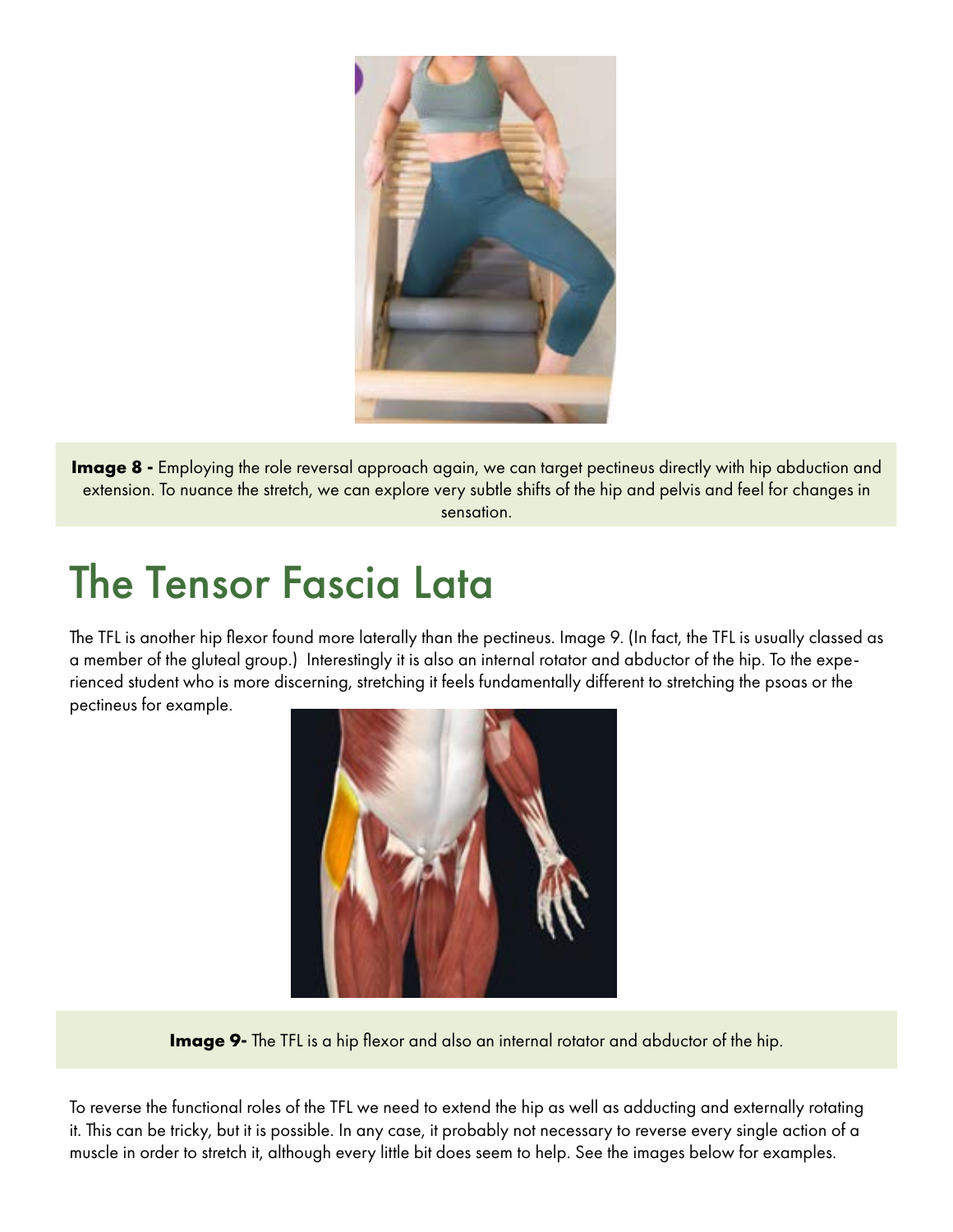Image 10 A & B - The hip is first taken into extension combined with a strong posterior pelvic rotation.



The thigh is then adducted – **see image 11 A& B**. This is achieved by leaning the hips towards the left.



Finally, the thigh is externally rotated. Although it is difficult to see, the external rotation is achieved by rotating the pelvis in a horizontal plane, relative to a fixed femur. This is known as pelvic on femoral rotation. See Image 13 for a demonstration, and image 14 for an explanation of horizontal plane pelvic rotation and external rotation.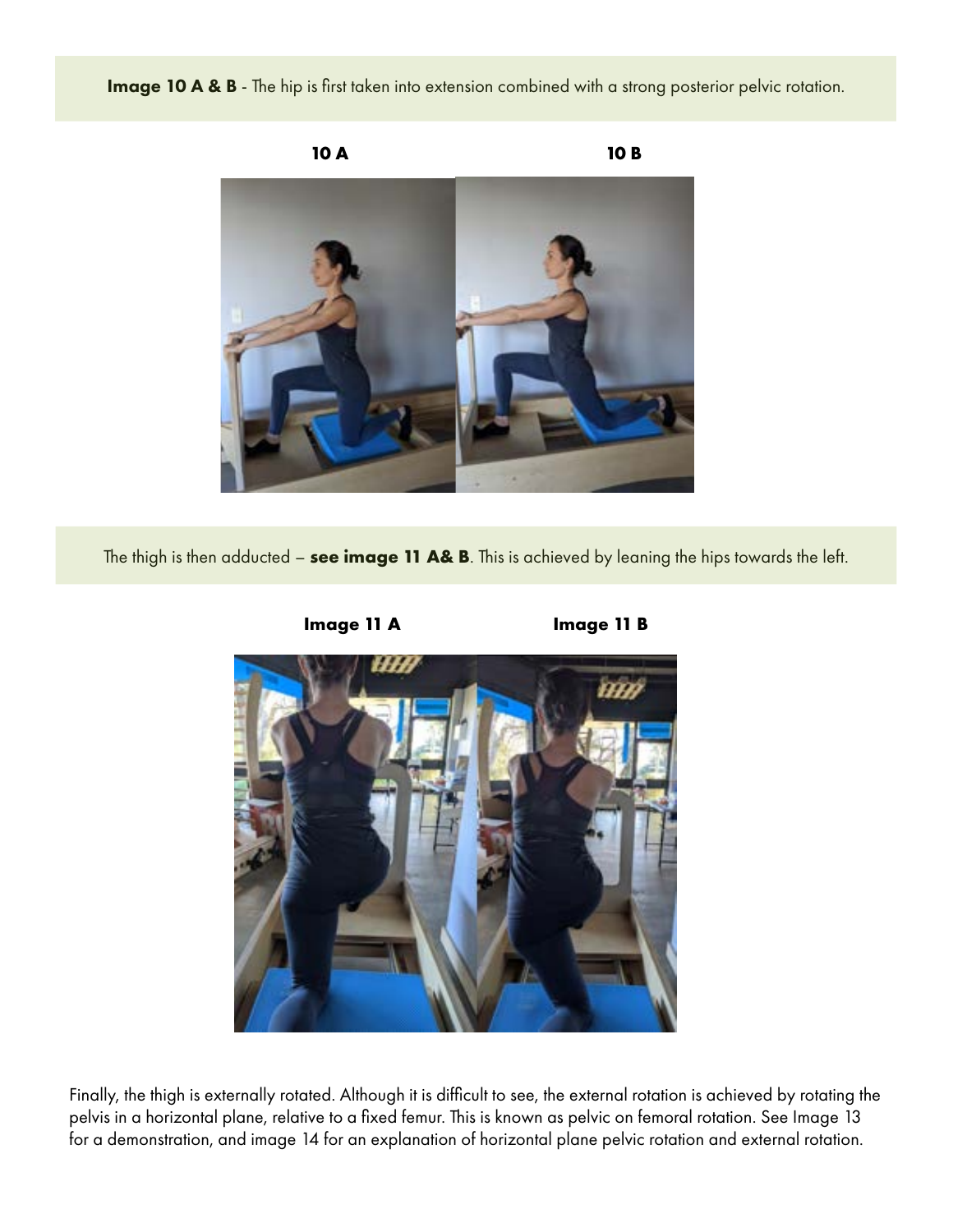Image 13 - The pelvis is rotated away from the fixed rear leg called pelvic on femoral rotation in the transverse plane. This effects an external rotation torque to the leg. Although it may look more like thoracic rotation has been performed, this is just a by-product of transverse pelvic rotation.



To summarize again, the hip flexor group are found in the anterior thigh region. By reversing the role of any of the muscles within the group, we can focus the stretch on each one to a greater extent. We then try, with acute attention, to nuance the position further in order to find our particular tight spots.

### Pelvic on femoral rotation